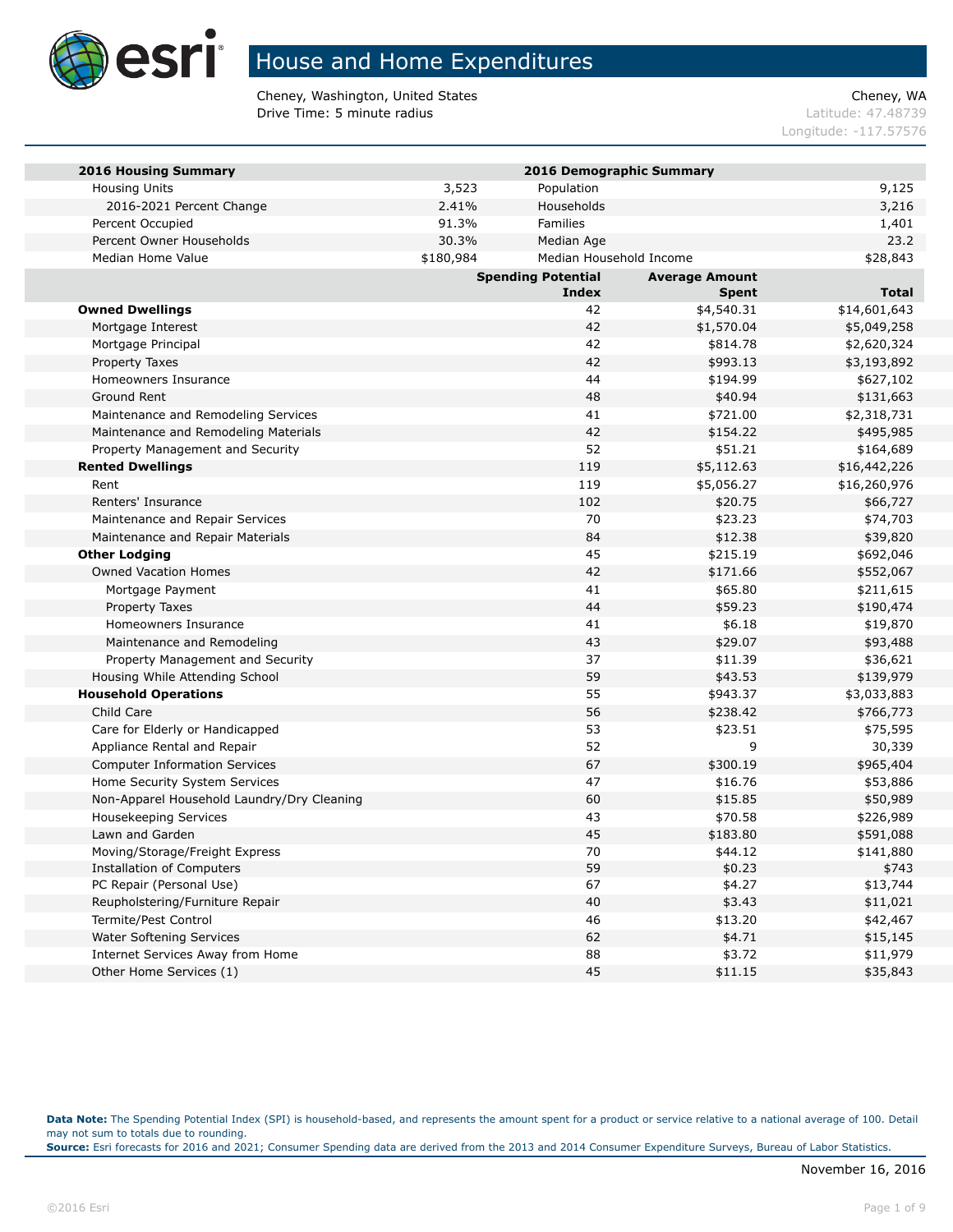

Cheney, Washington, United States Cheney, WA **Drive Time: 5 minute radius Contract Contract Contract Contract Contract Contract Contract Contract Contract Contract Contract Contract Contract Contract Contract Contract Contract Contract Contract Contract Contract Co** 

Longitude: -117.57576

|                                              | <b>Spending Potential</b> | <b>Average Amount</b> |              |
|----------------------------------------------|---------------------------|-----------------------|--------------|
|                                              | <b>Index</b>              | <b>Spent</b>          | <b>Total</b> |
| Utilities, Fuels, Public Services            | 61                        | \$2,956.04            | \$9,506,637  |
| <b>Bottled Gas</b>                           | 45                        | \$30.45               | \$97,917     |
| Electricity                                  | 63                        | \$1,166.80            | \$3,752,424  |
| Fuel Oil                                     | 35                        | \$37.74               | \$121,385    |
| Natural Gas                                  | 58                        | \$308.16              | \$991,037    |
| <b>Phone Services</b>                        | 64                        | \$1,039.37            | \$3,342,616  |
| Water and Other Public Services              | 56                        | \$368.55              | \$1,185,269  |
| Coal/Wood/Other Fuel                         | 46                        | \$4.97                | \$15,989     |
| <b>Housekeeping Supplies</b>                 | 60                        | \$419.75              | \$1,349,925  |
| Laundry and Cleaning Supplies                | 63                        | \$121.30              | \$390,085    |
| Postage and Stationery                       | 56                        | \$95.94               | \$308,540    |
| Other HH Products (2)                        | 60                        | \$202.52              | \$651,301    |
| <b>Household Textiles</b>                    | 60                        | \$52.65               | \$169,321    |
| <b>Bathroom Linens</b>                       | 70                        | \$9.02                | \$29,002     |
| <b>Bedroom Linens</b>                        | 63                        | \$29.05               | \$93,438     |
| Kitchen, Dining Room and other Linens        | 51                        | \$3.91                | \$12,590     |
| Curtains and Draperies                       | 49                        | \$7.77                | \$24,985     |
| Slipcovers, Decorative Pillows               | 61                        | \$2.89                | \$9,307      |
| <b>Furniture</b>                             | 64                        | \$314.30              | \$1,010,790  |
| Mattresses and Box Springs                   | 64                        | \$55.37               | \$178,064    |
| Other Bedroom Furniture                      | 72                        | \$61.51               | \$197,826    |
| <b>Sofas</b>                                 | 65                        | \$87.27               | \$280,652    |
| Living Room Chairs                           | 60                        | \$26.29               | \$84,557     |
| Living Room Tables                           | 70                        | \$10.19               | \$32,769     |
| Kitchen, Dining Room Furniture               | 63                        | \$25.70               | \$82,657     |
| <b>Infant Furniture</b>                      | 75                        | \$8.63                | \$27,751     |
| <b>Outdoor Furniture</b>                     | 44                        | \$12.60               | \$40,513     |
| Wall Units, Cabinets, Other Furniture (3)    | 58                        | \$26.74               | \$86,001     |
| <b>Major Appliances</b>                      | 51                        | \$144.27              | \$463,963    |
| Dishwashers and Disposals                    | 42                        | \$10.56               | \$33,951     |
| Refrigerators and Freezers                   | 50                        | \$39.72               | \$127,737    |
| Clothes Washers & Dryers                     | 54                        | \$40.14               | \$129,088    |
| Cooking Stoves and Ovens                     | 46                        | \$18.36               | \$59,054     |
| Microwave Ovens                              | 60                        | \$10.27               | \$33,044     |
| <b>Window Air Conditioners</b>               | 54                        | \$4.05                | \$13,025     |
| Electric Floor Cleaning Equipment            | 61                        | \$13.03               | \$41,899     |
| Sewing Machines and Miscellaneous Appliances | 45                        | \$8.14                | \$26,165     |

**Data Note:** The Spending Potential Index (SPI) is household-based, and represents the amount spent for a product or service relative to a national average of 100. Detail may not sum to totals due to rounding.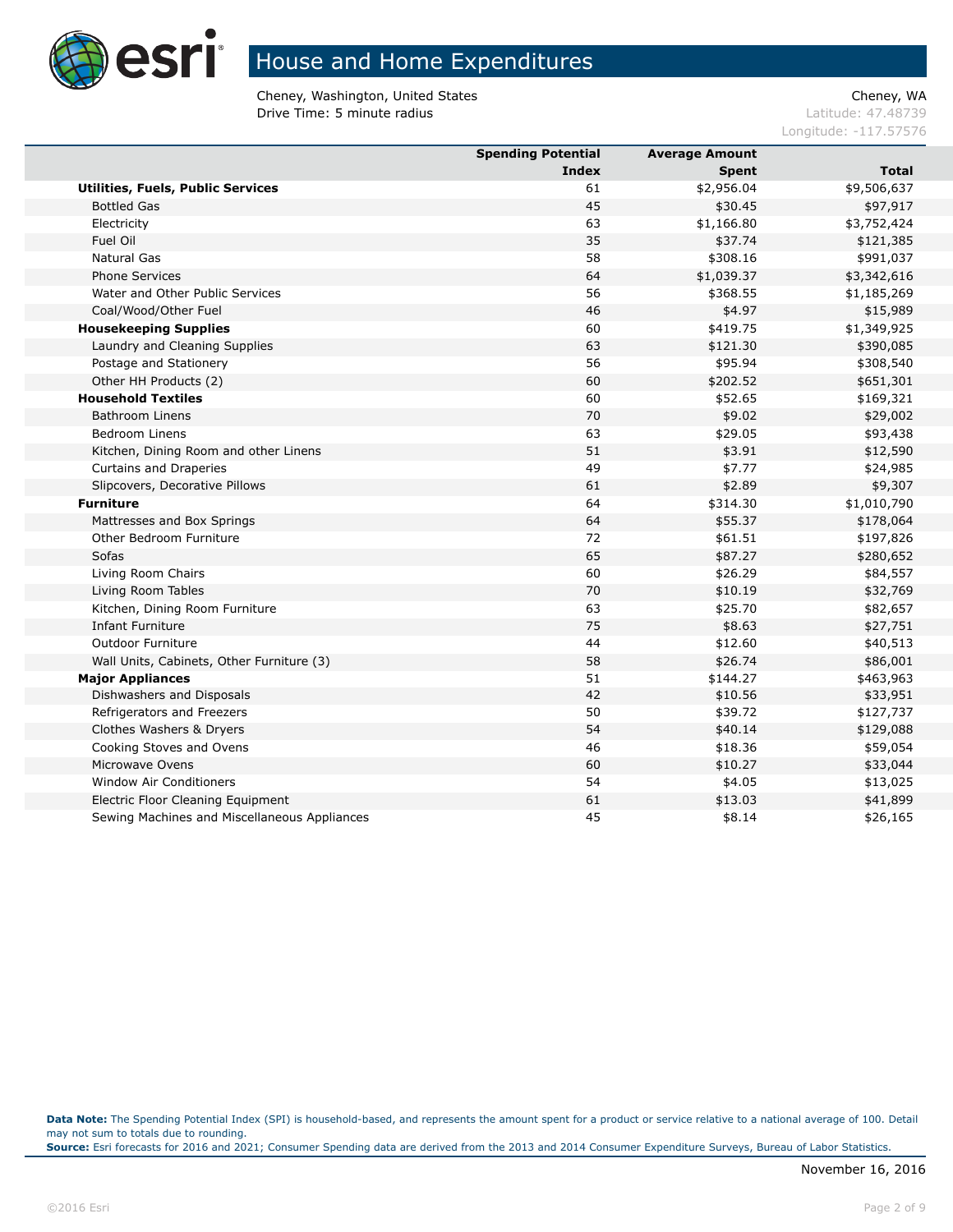

Cheney, Washington, United States Cheney, WA **Drive Time: 5 minute radius Contract Contract Contract Contract Contract Contract Contract Contract Contract Contract Contract Contract Contract Contract Contract Contract Contract Contract Contract Contract Contract Co** 

Longitude: -117.57576

|                                                  | <b>Spending Potential</b> | <b>Average Amount</b> |              |
|--------------------------------------------------|---------------------------|-----------------------|--------------|
|                                                  | Index                     | <b>Spent</b>          | <b>Total</b> |
| <b>Other Household Furnishings and Equipment</b> |                           |                       |              |
| <b>Rugs</b>                                      | 51                        | \$12.34               | \$39,683     |
| Housewares                                       | 62                        | \$52.07               | \$167,466    |
| <b>Small Appliances</b>                          | 64                        | \$29.99               | \$96,432     |
| Sewing/Needlework/Quilt Materials/Items          | 51                        | \$6.09                | \$19,598     |
| <b>Window Coverings</b>                          | 48                        | \$9.57                | \$30,791     |
| Lamps/Lighting Fixtures/Ceiling Fans             | 52                        | \$20.16               | \$64,843     |
| Infant Equipment                                 | 76                        | \$13.83               | \$44,479     |
| Rental of Furniture                              | 108                       | \$4.67                | \$15,028     |
| Laundry and Cleaning Equipment                   | 57                        | \$14.19               | \$45,643     |
| Closet and Storage Items                         | 54                        | \$9.39                | \$30,193     |
| Luggage                                          | 57                        | \$5.26                | \$16,917     |
| Clocks and Other Household Decoratives           | 52                        | \$70.59               | \$227,011    |
| Telephones and Accessories                       | 65                        | \$46.15               | \$148,419    |
| Grills and Outdoor Equipment                     | 45                        | \$15.57               | \$50,088     |
| Power Tools                                      | 48                        | \$21.75               | \$69,939     |
| <b>Hand Tools</b>                                | 74                        | \$5.72                | \$18,391     |
| Office Furniture/Equipment for Home Use          | 69                        | \$10.10               | \$32,486     |
| Computers and Hardware for Home Use              | 71                        | \$123.76              | \$398,020    |
| Portable Memory                                  | 72                        | \$3.38                | \$10,885     |
| Computer Software                                | 75                        | \$9.71                | \$31,217     |
| <b>Computer Accessories</b>                      | 61                        | \$10.91               | \$35,085     |
| Other Household Appliances                       | 57                        | \$6.43                | \$20,687     |
| Misc Equipment incl Ladders/Sheds/Etc            | 54                        | \$40.58               | \$130,502    |
|                                                  |                           |                       |              |

**(1) Other Home Services** include miscellaneous home services and small repair jobs not already specified.

**(2) Other HH Products** includes paper towels, napkins, toilet tissue, facial tissue, and miscellaneous household products, such as paper, plastic and foil products.

**(3) Wall Units Cabinets and Other Furniture** includes modular wall units, shelves or cabinets, and other living room, family or recreation room furniture including desks.

**Data Note:** The Spending Potential Index (SPI) is household-based, and represents the amount spent for a product or service relative to a national average of 100. Detail may not sum to totals due to rounding.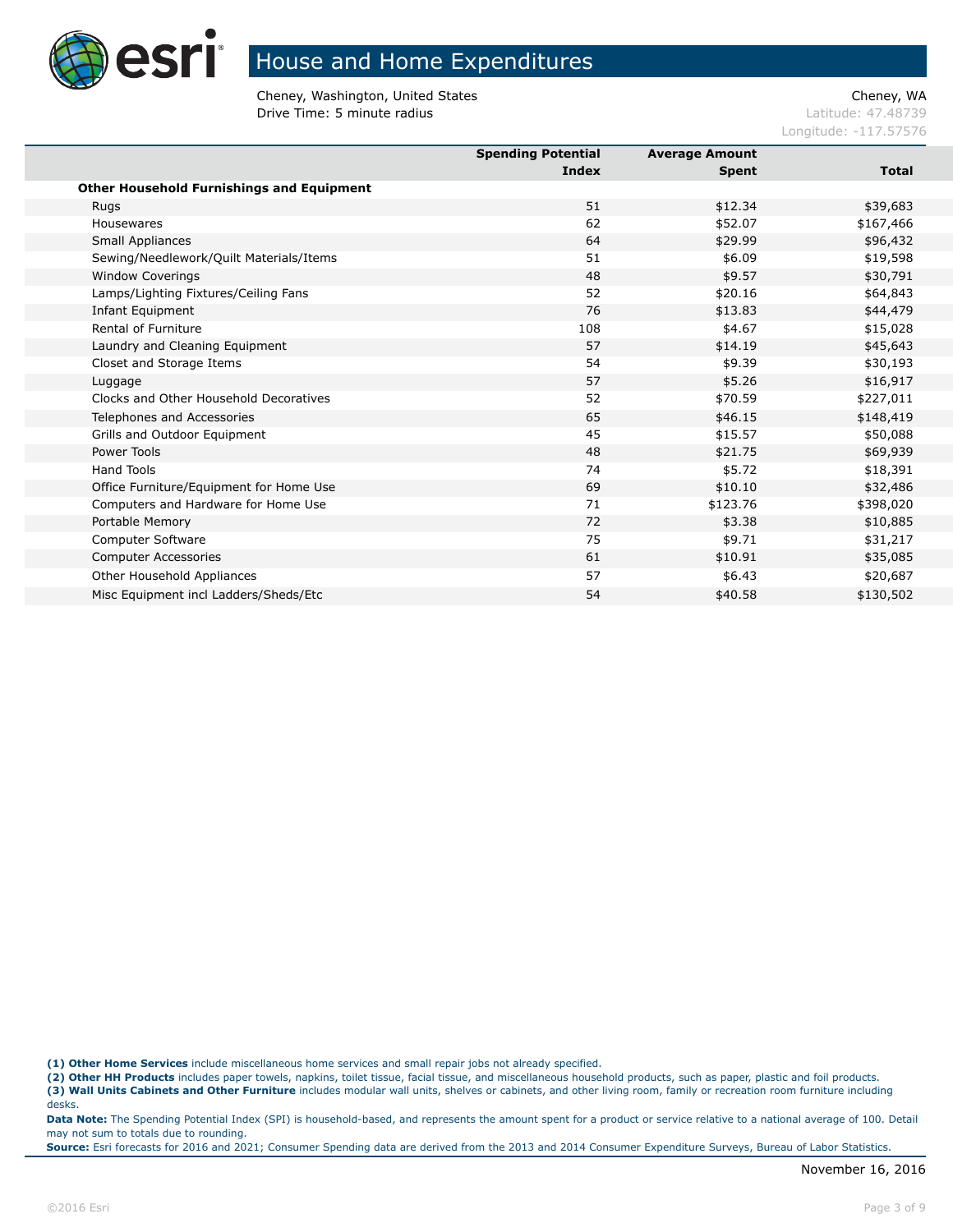

Cheney, Washington, United States Cheney, WA **Drive Time: 10 minute radius Latitude: 47.48739** 

Longitude: -117.57576

| <b>2016 Housing Summary</b>                |           | 2016 Demographic Summary  |                       |              |
|--------------------------------------------|-----------|---------------------------|-----------------------|--------------|
| <b>Housing Units</b>                       | 4,221     | Population                |                       | 10,787       |
| 2016-2021 Percent Change                   | 2.65%     | Households                |                       | 3,869        |
| Percent Occupied                           | 91.7%     | Families                  |                       | 1,793        |
| Percent Owner Households                   | 34.5%     | Median Age                |                       | 23.4         |
| Median Home Value                          | \$185,190 | Median Household Income   |                       | \$31,098     |
|                                            |           | <b>Spending Potential</b> | <b>Average Amount</b> |              |
|                                            |           | <b>Index</b>              | <b>Spent</b>          | <b>Total</b> |
| <b>Owned Dwellings</b>                     |           | 46                        | \$5,003.43            | \$19,358,289 |
| Mortgage Interest                          |           | 47                        | \$1,735.49            | \$6,714,624  |
| Mortgage Principal                         |           | 46                        | \$900.83              | \$3,485,308  |
| Property Taxes                             |           | 46                        | \$1,087.39            | \$4,207,105  |
| Homeowners Insurance                       |           | 48                        | \$214.56              | \$830,125    |
| Ground Rent                                |           | 52                        | \$44.73               | \$173,062    |
| Maintenance and Remodeling Services        |           | 45                        | \$795.60              | \$3,078,180  |
| Maintenance and Remodeling Materials       |           | 47                        | \$170.61              | \$660,093    |
| Property Management and Security           |           | 55                        | \$54.22               | \$209,792    |
| <b>Rented Dwellings</b>                    |           | 119                       | \$5,134.56            | \$19,865,630 |
| Rent                                       |           | 120                       | \$5,076.54            | \$19,641,119 |
| Renters' Insurance                         |           | 103                       | \$21.00               | \$81,260     |
| Maintenance and Repair Services            |           | 73                        | \$24.29               | \$93,968     |
| Maintenance and Repair Materials           |           | 86                        | \$12.74               | \$49,283     |
| <b>Other Lodging</b>                       |           | 48                        | \$234.06              | \$905,568    |
| <b>Owned Vacation Homes</b>                |           | 46                        | \$188.13              | \$727,860    |
| Mortgage Payment                           |           | 46                        | \$72.98               | \$282,375    |
| Property Taxes                             |           | 48                        | \$64.55               | \$249,751    |
| Homeowners Insurance                       |           | 45                        | \$6.81                | \$26,363     |
| Maintenance and Remodeling                 |           | 46                        | \$31.21               | \$120,766    |
| Property Management and Security           |           | 41                        | \$12.56               | \$48,605     |
| Housing While Attending School             |           | 62                        | \$45.93               | \$177,708    |
| <b>Household Operations</b>                |           | 59                        | \$1,006.06            | \$3,892,443  |
| Child Care                                 |           | 60                        | \$254.99              | \$986,574    |
| Care for Elderly or Handicapped            |           | 56                        | \$24.96               | \$96,579     |
| Appliance Rental and Repair                |           | 56                        | 10                    | 39,056       |
| <b>Computer Information Services</b>       |           | 70                        | \$314.61              | \$1,217,219  |
| Home Security System Services              |           | 51                        | \$18.50               | \$71,595     |
| Non-Apparel Household Laundry/Dry Cleaning |           | 63                        | \$16.67               | \$64,495     |
| Housekeeping Services                      |           | 46                        | \$76.73               | \$296,886    |
| Lawn and Garden                            |           | 49                        | \$199.59              | \$772,222    |
| Moving/Storage/Freight Express             |           | 72                        | \$45.82               | \$177,277    |
| <b>Installation of Computers</b>           |           | 64                        | \$0.25                | \$963        |
| PC Repair (Personal Use)                   |           | 70                        | \$4.47                | \$17,301     |
| Reupholstering/Furniture Repair            |           | 45                        | \$3.81                | \$14,755     |
| Termite/Pest Control                       |           | 51                        | \$14.66               | \$56,725     |
| Water Softening Services                   |           | 66                        | \$5.03                | \$19,474     |
| Internet Services Away from Home           |           | 90                        | \$3.82                | \$14,797     |
| Other Home Services (1)                    |           | 49                        | \$12.03               | \$46,526     |

**Data Note:** The Spending Potential Index (SPI) is household-based, and represents the amount spent for a product or service relative to a national average of 100. Detail may not sum to totals due to rounding.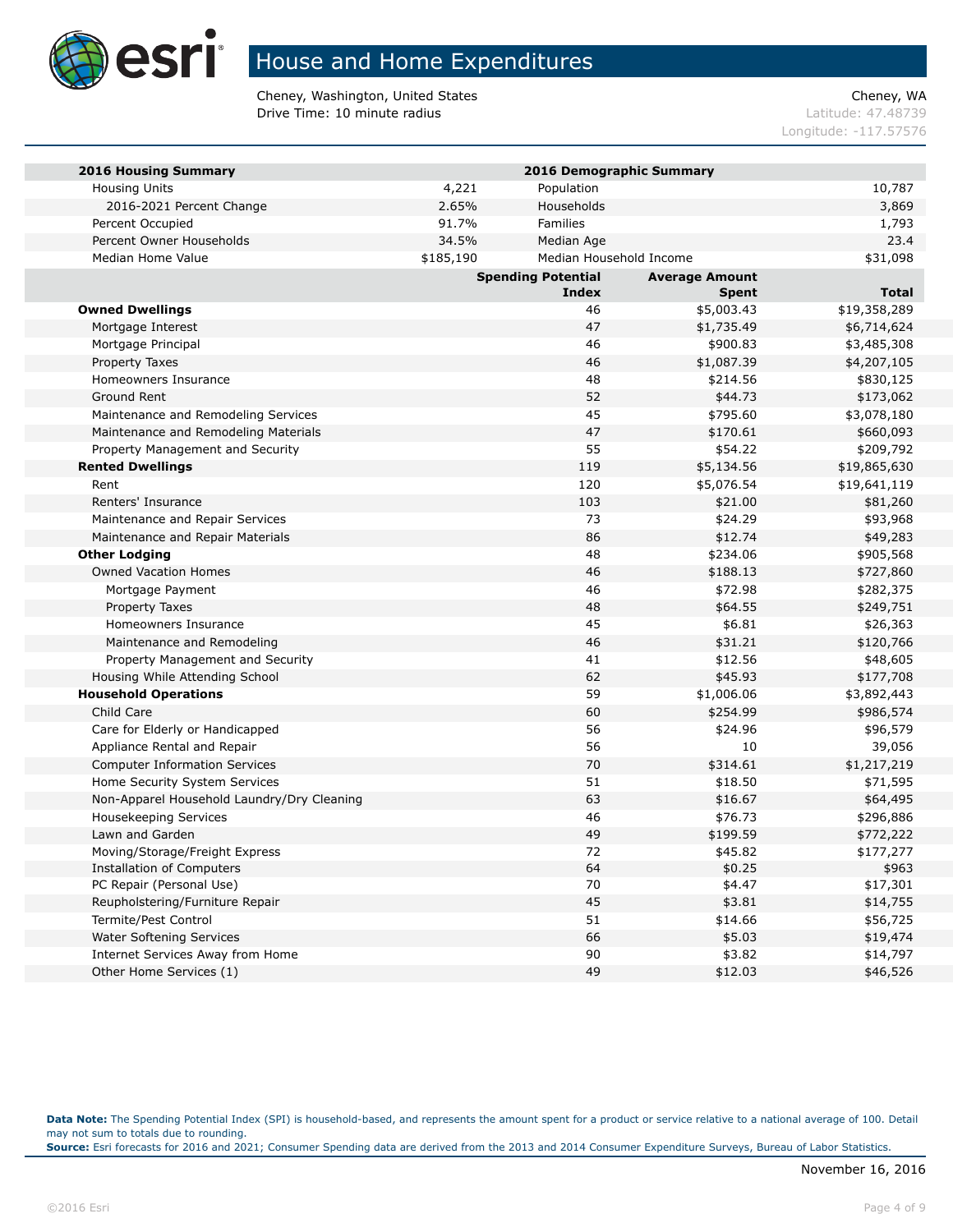

Cheney, Washington, United States Cheney, WA **Drive Time: 10 minute radius Latitude: 47.48739** 

Longitude: -117.57576

|                                              | <b>Spending Potential</b> | <b>Average Amount</b> |              |
|----------------------------------------------|---------------------------|-----------------------|--------------|
|                                              | Index                     | <b>Spent</b>          | <b>Total</b> |
| Utilities, Fuels, Public Services            | 64                        | \$3,127.39            | \$12,099,858 |
| <b>Bottled Gas</b>                           | 48                        | \$32.67               | \$126,404    |
| Electricity                                  | 66                        | \$1,233.99            | \$4,774,325  |
| Fuel Oil                                     | 37                        | \$39.78               | \$153,920    |
| <b>Natural Gas</b>                           | 61                        | \$326.26              | \$1,262,295  |
| <b>Phone Services</b>                        | 67                        | \$1,095.27            | \$4,237,607  |
| Water and Other Public Services              | 59                        | \$394.18              | \$1,525,066  |
| Coal/Wood/Other Fuel                         | 48                        | \$5.23                | \$20,241     |
| <b>Housekeeping Supplies</b>                 | 63                        | \$444.30              | \$1,718,991  |
| Laundry and Cleaning Supplies                | 67                        | \$127.77              | \$494,350    |
| Postage and Stationery                       | 59                        | \$101.85              | \$394,044    |
| Other HH Products (2)                        | 63                        | \$214.68              | \$830,597    |
| <b>Household Textiles</b>                    | 64                        | \$55.57               | \$215,001    |
| <b>Bathroom Linens</b>                       | 73                        | \$9.42                | \$36,453     |
| <b>Bedroom Linens</b>                        | 66                        | \$30.56               | \$118,219    |
| Kitchen, Dining Room and other Linens        | 56                        | \$4.23                | \$16,359     |
| Curtains and Draperies                       | 52                        | \$8.31                | \$32,134     |
| Slipcovers, Decorative Pillows               | 64                        | \$3.06                | \$11,836     |
| <b>Furniture</b>                             | 67                        | \$331.29              | \$1,281,746  |
| Mattresses and Box Springs                   | 67                        | \$58.39               | \$225,900    |
| Other Bedroom Furniture                      | 76                        | \$64.44               | \$249,304    |
| Sofas                                        | 69                        | \$91.53               | \$354,140    |
| Living Room Chairs                           | 64                        | \$27.93               | \$108,045    |
| Living Room Tables                           | 73                        | \$10.68               | \$41,321     |
| Kitchen, Dining Room Furniture               | 66                        | \$27.09               | \$104,798    |
| <b>Infant Furniture</b>                      | 79                        | \$9.01                | \$34,878     |
| <b>Outdoor Furniture</b>                     | 48                        | \$13.78               | \$53,322     |
| Wall Units, Cabinets, Other Furniture (3)    | 61                        | \$28.44               | \$110,038    |
| <b>Major Appliances</b>                      | 55                        | \$155.17              | \$600,365    |
| Dishwashers and Disposals                    | 46                        | \$11.60               | \$44,894     |
| Refrigerators and Freezers                   | 54                        | \$43.00               | \$166,369    |
| Clothes Washers & Dryers                     | 58                        | \$42.92               | \$166,063    |
| Cooking Stoves and Ovens                     | 50                        | \$19.99               | \$77,338     |
| Microwave Ovens                              | 63                        | \$10.82               | \$41,871     |
| <b>Window Air Conditioners</b>               | 58                        | \$4.31                | \$16,663     |
| Electric Floor Cleaning Equipment            | 65                        | \$13.79               | \$53,338     |
| Sewing Machines and Miscellaneous Appliances | 49                        | \$8.74                | \$33,830     |

**Data Note:** The Spending Potential Index (SPI) is household-based, and represents the amount spent for a product or service relative to a national average of 100. Detail may not sum to totals due to rounding.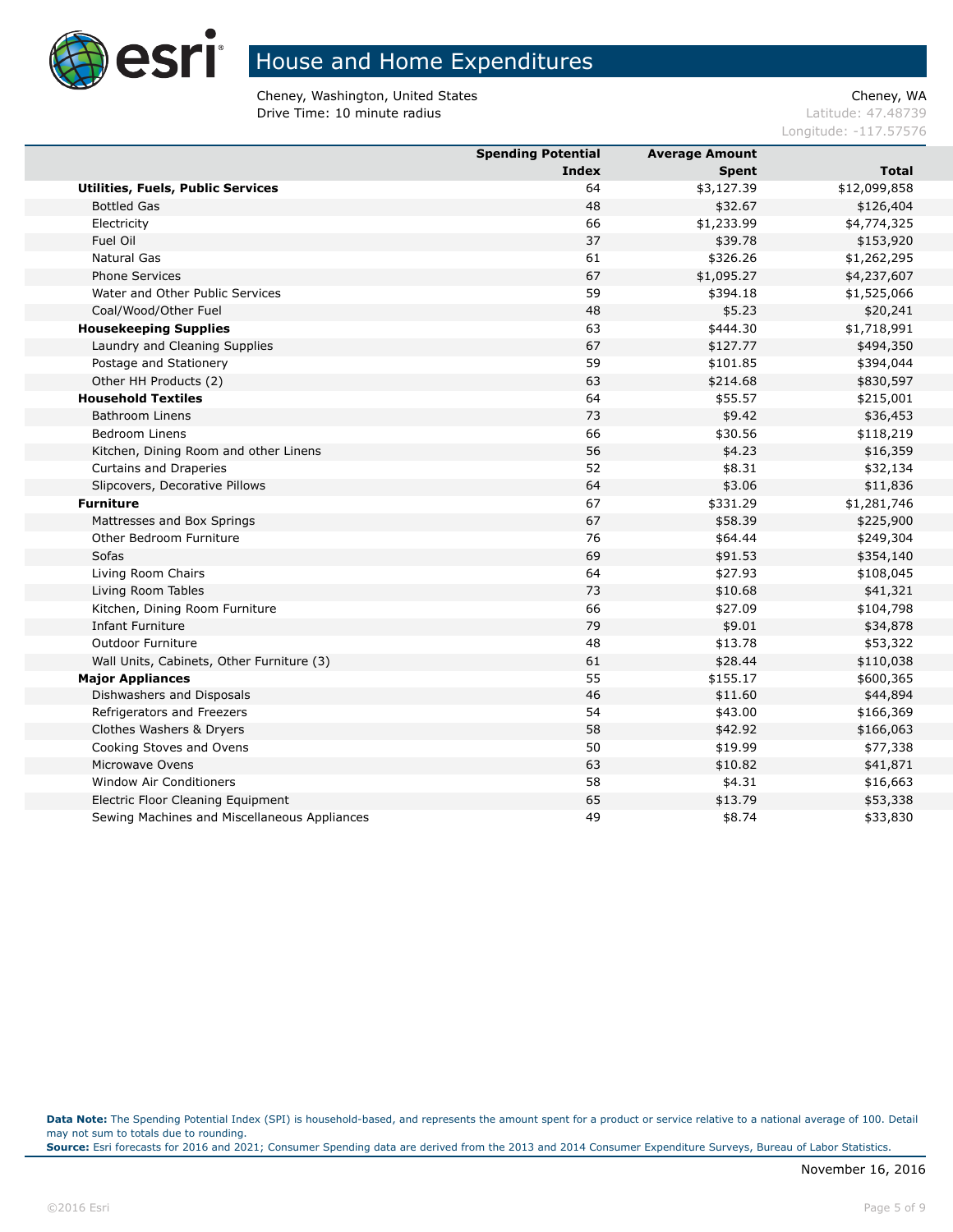

Cheney, Washington, United States Cheney, WA **Drive Time: 10 minute radius Latitude: 47.48739** 

Longitude: -117.57576

|                                                  | <b>Spending Potential</b> | <b>Average Amount</b> |              |
|--------------------------------------------------|---------------------------|-----------------------|--------------|
|                                                  | Index                     | <b>Spent</b>          | <b>Total</b> |
| <b>Other Household Furnishings and Equipment</b> |                           |                       |              |
| Rugs                                             | 54                        | \$13.23               | \$51,187     |
| Housewares                                       | 66                        | \$55.01               | \$212,849    |
| Small Appliances                                 | 67                        | \$31.47               | \$121,767    |
| Sewing/Needlework/Quilt Materials/Items          | 55                        | \$6.48                | \$25,056     |
| <b>Window Coverings</b>                          | 53                        | \$10.52               | \$40,716     |
| Lamps/Lighting Fixtures/Ceiling Fans             | 56                        | \$21.81               | \$84,378     |
| Infant Equipment                                 | 79                        | \$14.42               | \$55,802     |
| Rental of Furniture                              | 110                       | \$4.74                | \$18,327     |
| Laundry and Cleaning Equipment                   | 61                        | \$15.06               | \$58,262     |
| Closet and Storage Items                         | 58                        | \$10.04               | \$38,837     |
| Luggage                                          | 61                        | \$5.60                | \$21,654     |
| Clocks and Other Household Decoratives           | 56                        | \$75.69               | \$292,836    |
| Telephones and Accessories                       | 68                        | \$48.65               | \$188,224    |
| Grills and Outdoor Equipment                     | 48                        | \$16.78               | \$64,914     |
| Power Tools                                      | 52                        | \$23.61               | \$91,341     |
| <b>Hand Tools</b>                                | 77                        | \$5.97                | \$23,094     |
| Office Furniture/Equipment for Home Use          | 72                        | \$10.58               | \$40,946     |
| Computers and Hardware for Home Use              | 74                        | \$129.03              | \$499,231    |
| Portable Memory                                  | 75                        | \$3.54                | \$13,689     |
| Computer Software                                | 78                        | \$10.10               | \$39,061     |
| <b>Computer Accessories</b>                      | 65                        | \$11.51               | \$44,544     |
| Other Household Appliances                       | 60                        | \$6.82                | \$26,383     |
| Misc Equipment incl Ladders/Sheds/Etc            | 57                        | \$43.24               | \$167,288    |
|                                                  |                           |                       |              |

**(1) Other Home Services** include miscellaneous home services and small repair jobs not already specified.

**(2) Other HH Products** includes paper towels, napkins, toilet tissue, facial tissue, and miscellaneous household products, such as paper, plastic and foil products.

**(3) Wall Units Cabinets and Other Furniture** includes modular wall units, shelves or cabinets, and other living room, family or recreation room furniture including desks.

**Data Note:** The Spending Potential Index (SPI) is household-based, and represents the amount spent for a product or service relative to a national average of 100. Detail may not sum to totals due to rounding.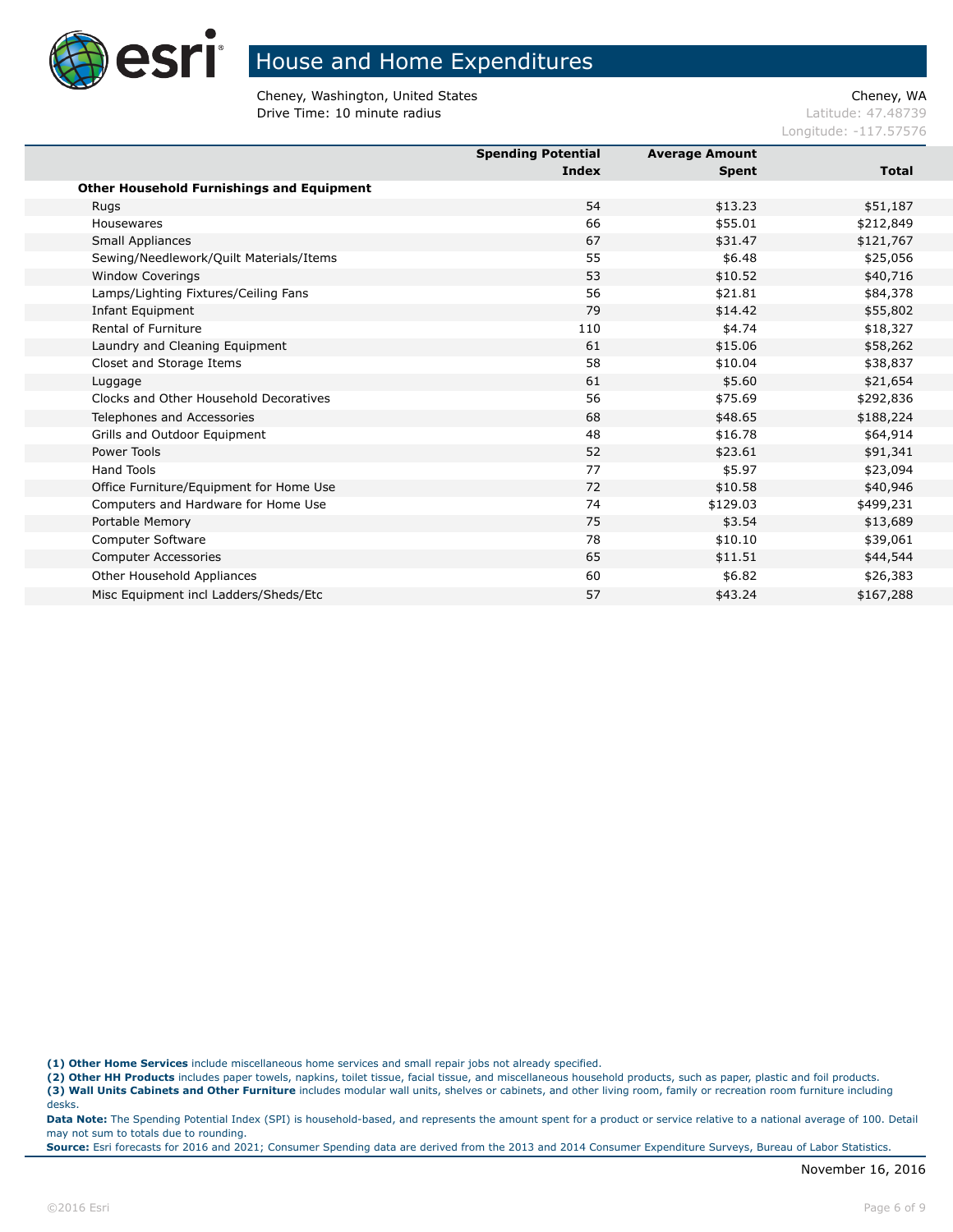

Cheney, Washington, United States Cheney, WA **Drive Time: 15 minute radius Latitude: 47.48739** 

Longitude: -117.57576

| <b>2016 Housing Summary</b>                |           | 2016 Demographic Summary  |                       |              |
|--------------------------------------------|-----------|---------------------------|-----------------------|--------------|
| <b>Housing Units</b>                       | 5,804     | Population                |                       | 14,710       |
| 2016-2021 Percent Change                   | 3.33%     | Households                |                       | 5,334        |
| Percent Occupied                           | 91.9%     | <b>Families</b>           |                       | 2,884        |
| Percent Owner Households                   | 46.7%     | Median Age                |                       | 24.5         |
| Median Home Value                          | \$189,183 | Median Household Income   |                       | \$39,043     |
|                                            |           | <b>Spending Potential</b> | <b>Average Amount</b> |              |
|                                            |           | <b>Index</b>              | <b>Spent</b>          | <b>Total</b> |
| <b>Owned Dwellings</b>                     |           | 60                        | \$6,454.09            | \$34,426,112 |
| Mortgage Interest                          |           | 61                        | \$2,253.32            | \$12,019,190 |
| Mortgage Principal                         |           | 60                        | \$1,171.48            | \$6,248,696  |
| Property Taxes                             |           | 58                        | \$1,377.96            | \$7,350,051  |
| Homeowners Insurance                       |           | 62                        | \$275.94              | \$1,471,849  |
| Ground Rent                                |           | 66                        | \$57.05               | \$304,314    |
| Maintenance and Remodeling Services        |           | 59                        | \$1,033.09            | \$5,510,526  |
| Maintenance and Remodeling Materials       |           | 61                        | \$222.64              | \$1,187,540  |
| Property Management and Security           |           | 64                        | \$62.61               | \$333,945    |
| <b>Rented Dwellings</b>                    |           | 114                       | \$4,922.48            | \$26,256,526 |
| Rent                                       |           | 115                       | \$4,861.57            | \$25,931,612 |
| Renters' Insurance                         |           | 102                       | \$20.82               | \$111,037    |
| Maintenance and Repair Services            |           | 81                        | \$26.82               | \$143,043    |
| Maintenance and Repair Materials           |           | 90                        | \$13.28               | \$70,834     |
| <b>Other Lodging</b>                       |           | 60                        | \$291.82              | \$1,556,577  |
| <b>Owned Vacation Homes</b>                |           | 58                        | \$239.26              | \$1,276,193  |
| Mortgage Payment                           |           | 60                        | \$95.32               | \$508,417    |
| Property Taxes                             |           | 60                        | \$81.09               | \$432,518    |
| Homeowners Insurance                       |           | 58                        | \$8.87                | \$47,301     |
| Maintenance and Remodeling                 |           | 55                        | \$37.46               | \$199,829    |
| Property Management and Security           |           | 54                        | \$16.52               | \$88,128     |
| Housing While Attending School             |           | 71                        | \$52.57               | \$280,384    |
| <b>Household Operations</b>                |           | 69                        | \$1,183.81            | \$6,314,461  |
| Child Care                                 |           | 71                        | \$299.13              | \$1,595,554  |
| Care for Elderly or Handicapped            |           | 65                        | \$29.07               | \$155,064    |
| Appliance Rental and Repair                |           | 66                        | 12                    | 64,133       |
| <b>Computer Information Services</b>       |           | 78                        | \$351.00              | \$1,872,223  |
| Home Security System Services              |           | 66                        | \$23.76               | \$126,741    |
| Non-Apparel Household Laundry/Dry Cleaning |           | 71                        | \$18.68               | \$99,615     |
| <b>Housekeeping Services</b>               |           | 58                        | \$95.85               | \$511,273    |
| Lawn and Garden                            |           | 61                        | \$250.43              | \$1,335,791  |
| Moving/Storage/Freight Express             |           | 79                        | \$49.84               | \$265,852    |
| Installation of Computers                  |           | 77                        | \$0.30                | \$1,598      |
| PC Repair (Personal Use)                   |           | 78                        | \$4.98                | \$26,541     |
| Reupholstering/Furniture Repair            |           | 59                        | \$4.99                | \$26,593     |
| Termite/Pest Control                       |           | 66                        | \$19.17               | \$102,255    |
| <b>Water Softening Services</b>            |           | 77                        | \$5.88                | \$31,383     |
| Internet Services Away from Home           |           | 94                        | \$4.00                | \$21,335     |
| Other Home Services (1)                    |           | 60                        | \$14.72               | \$78,510     |

**Data Note:** The Spending Potential Index (SPI) is household-based, and represents the amount spent for a product or service relative to a national average of 100. Detail may not sum to totals due to rounding.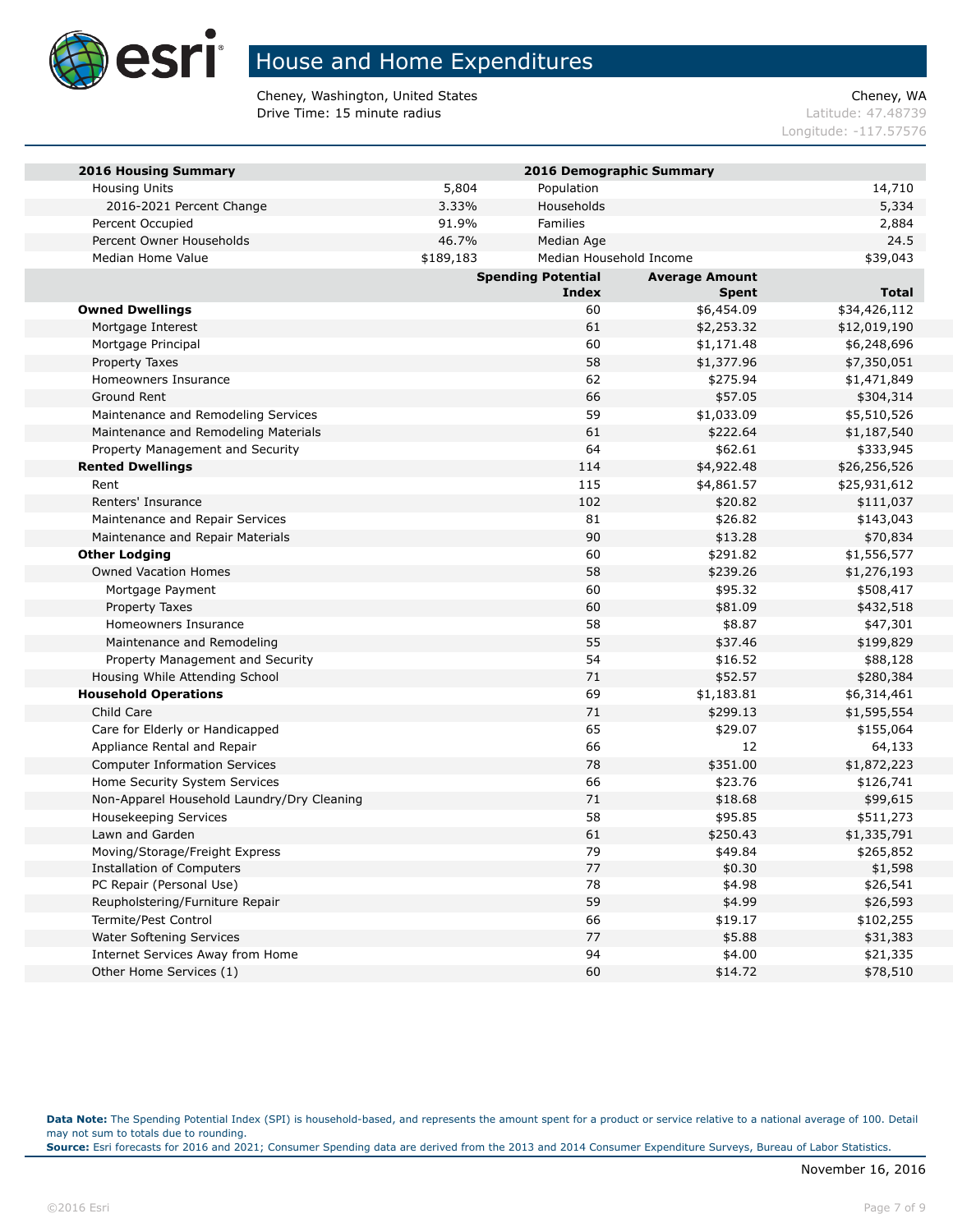

Cheney, Washington, United States Cheney, WA **Drive Time: 15 minute radius Latitude: 47.48739** 

Longitude: -117.57576

|                                              | <b>Spending Potential</b> | <b>Average Amount</b> |              |
|----------------------------------------------|---------------------------|-----------------------|--------------|
|                                              | Index                     | <b>Spent</b>          | <b>Total</b> |
| <b>Utilities, Fuels, Public Services</b>     | 74                        | \$3,591.53            | \$19,157,199 |
| <b>Bottled Gas</b>                           | 59                        | \$40.37               | \$215,335    |
| Electricity                                  | 76                        | \$1,414.40            | \$7,544,399  |
| Fuel Oil                                     | 44                        | \$48.08               | \$256,450    |
| <b>Natural Gas</b>                           | 70                        | \$373.59              | \$1,992,724  |
| <b>Phone Services</b>                        | 76                        | \$1,241.07            | \$6,619,888  |
| Water and Other Public Services              | 71                        | \$467.62              | \$2,494,286  |
| Coal/Wood/Other Fuel                         | 59                        | \$6.40                | \$34,116     |
| <b>Housekeeping Supplies</b>                 | 73                        | \$511.66              | \$2,729,216  |
| Laundry and Cleaning Supplies                | 76                        | \$144.85              | \$772,608    |
| Postage and Stationery                       | 69                        | \$118.59              | \$632,567    |
| Other HH Products (2)                        | 73                        | \$248.23              | \$1,324,041  |
| <b>Household Textiles</b>                    | 73                        | \$63.42               | \$338,261    |
| <b>Bathroom Linens</b>                       | 81                        | \$10.38               | \$55,363     |
| <b>Bedroom Linens</b>                        | 75                        | \$34.48               | \$183,913    |
| Kitchen, Dining Room and other Linens        | 67                        | \$5.14                | \$27,405     |
| Curtains and Draperies                       | 63                        | \$9.92                | \$52,891     |
| Slipcovers, Decorative Pillows               | 73                        | \$3.50                | \$18,688     |
| <b>Furniture</b>                             | 76                        | \$375.14              | \$2,001,020  |
| Mattresses and Box Springs                   | 76                        | \$66.26               | \$353,426    |
| Other Bedroom Furniture                      | 84                        | \$71.36               | \$380,656    |
| Sofas                                        | 77                        | \$102.30              | \$545,646    |
| Living Room Chairs                           | 74                        | \$32.40               | \$172,831    |
| Living Room Tables                           | 81                        | \$11.84               | \$63,170     |
| Kitchen, Dining Room Furniture               | 75                        | \$30.64               | \$163,425    |
| <b>Infant Furniture</b>                      | 86                        | \$9.87                | \$52,634     |
| <b>Outdoor Furniture</b>                     | 60                        | \$17.41               | \$92,849     |
| Wall Units, Cabinets, Other Furniture (3)    | 71                        | \$33.07               | \$176,384    |
| <b>Major Appliances</b>                      | 66                        | \$188.03              | \$1,002,975  |
| Dishwashers and Disposals                    | 60                        | \$14.91               | \$79,528     |
| Refrigerators and Freezers                   | 66                        | \$52.97               | \$282,566    |
| Clothes Washers & Dryers                     | 69                        | \$51.01               | \$272,068    |
| Cooking Stoves and Ovens                     | 62                        | \$25.07               | \$133,727    |
| Microwave Ovens                              | 72                        | \$12.38               | \$66,024     |
| <b>Window Air Conditioners</b>               | 67                        | \$5.04                | \$26,857     |
| Electric Floor Cleaning Equipment            | 74                        | \$15.84               | \$84,505     |
| Sewing Machines and Miscellaneous Appliances | 60                        | \$10.82               | \$57,699     |
|                                              |                           |                       |              |

**Data Note:** The Spending Potential Index (SPI) is household-based, and represents the amount spent for a product or service relative to a national average of 100. Detail may not sum to totals due to rounding.